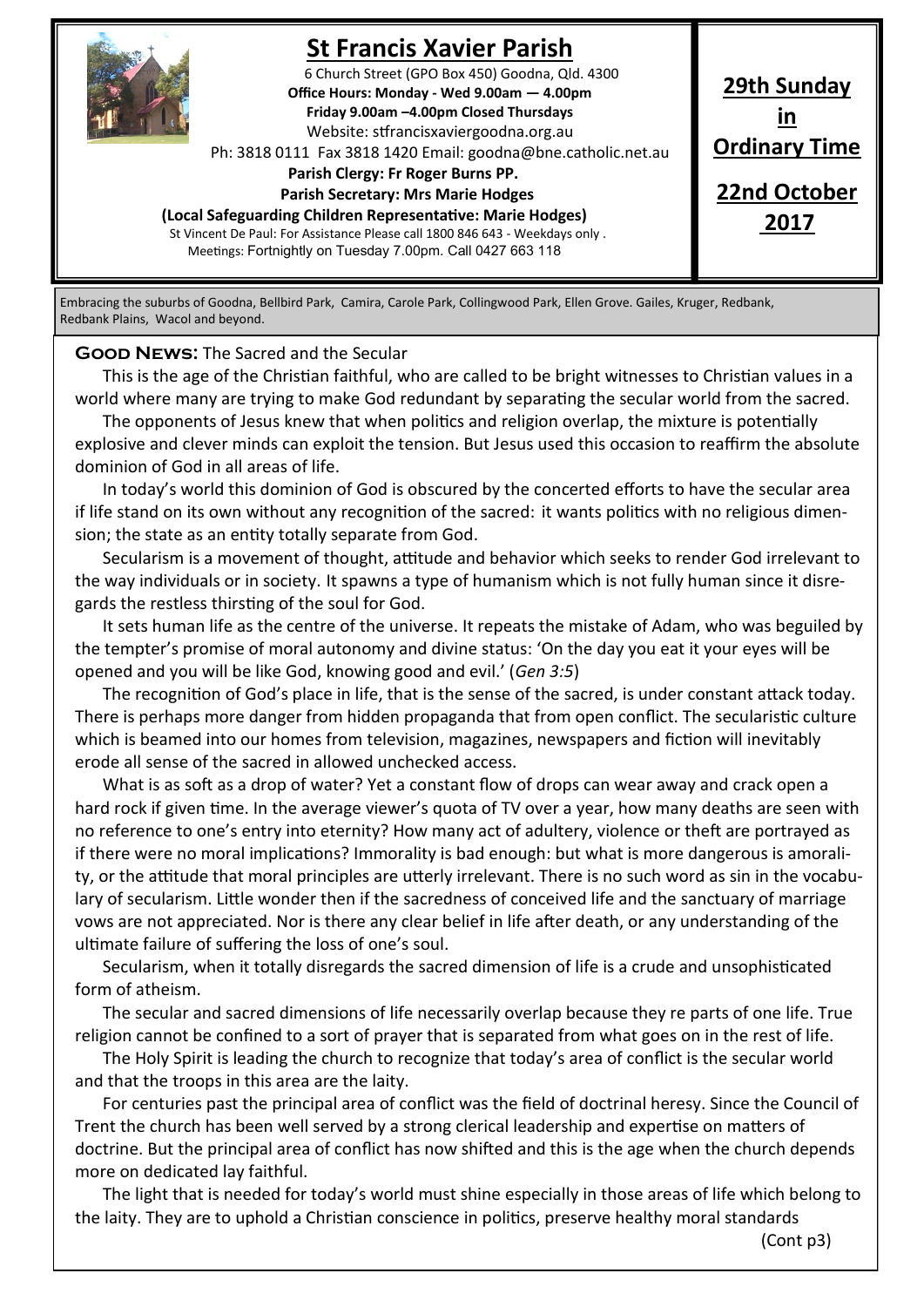**Family Mass** On the first Sunday in November, the 9.00am Mass will be celebrated in the School Hall and families of children attending St Francis Xavier School will be invited to take part. The last hymn of the Mass is one that the children know, but we have not used. Starting this week, we will practice the new hymn at all masses using a CD.

**New Ministers.** We are still looking to supplement the minister's roster for weekend Masses. Since our last training session, a couple of people have expressed an interest. If you are considering becoming a Minister of the Word or a Communion Minister, please let Father Roger or the Parish Office know. As soon as we have a reasonable number of people interested, a training session will be arranged.

**Youth Group** Next get together will be today Sunday 22nd October at 1.00pm in the Parish Centre.

**Baptism Preparation Sessions** are scheduled for the last Friday of the month. The session last one hour during which the expectations of the church on the parents are explained. The church now insists that for any reception of a Sacrament, there must be some form of preparation.

The process is quite simple. The parents complete a Baptismal Request form which is available from the sacristy. This is returned with a copy of the child's Birth Certificate, the baptismal certificates of the Parents and at least one of the godparents who is a Catholic. The parents then attend the preparation session. Parents must book a place on the Preparation Session and not just turn up on the night.

It is only after the attendance at the Preparation Session and the completion of the paper-work that a date for the Baptism can be arranged.

**November—Month of the Holy Souls** November 1st is All Saints Feast Day and 2nd November All Souls Feast Day. In order to celebrate the feast of All Souls there will be an evening **Mass at 6.30pm.** You are able to offer Mass intentions for your deceased relatives and friends. Envelopes are available at the door of the church. Place you contribution in the envelope and list the names on the back of the envelope. In the weeks following the masses for the people will be celebrated. Any masses which are left unsaid at the end of the year will be handed over to Fr Tuong.

**Fr Richard Leonard SJ** *On Mission with Christ.* Christianity is not a private feel-good collective. We are sent out to live and proclaim our spirituality. What does the world look like to which we are sent? What question is the world posing to us and what responses do we have as we go out?

A lecture by Fr Richard on **Thursday 2nd November** 6.30pm for 7pmn at Holy Spirit Church, Harriet Street, Auchenflower. Gold coin entry (for Jesuit Mission) followed by light supper. Richard is a Queenslander and a well-known author, speaker and Jesuit priest.

**Funeral of Andrew Belo Phonsavathdy** a Funeral Service will be held on Monday 23rd October beginning 11am at Centenary Memorial Gardens, Wacol. Andrew was a loyal member of the parish and one time Parish Pastoral Council member, regular at the 7.30 Sunday mass, he will be sadly missed.

**Women's Discernment Retreat** Vocations Brisbane is running a weekend retreat for young women who are keen to explore more about a vocation to religious life. All young women 18-40yrs old are welcome to come along and discover more about where God is calling them.

Date: Saturday 25th-26th November 2017. Time 9am Saturday—5pm Sunday

Venue Canossian Spirituality Centre, 169 Seventeen Mile Rocks Rd Oxley.

For more information or to RSVP contact Sr Melissa 0484 007 508

**Landscape of Prayer** A retreat opportunity for women of all ages.

Friday 8 Dec 6pm—Sunday 10 Dec 3pm Santa Teresa Spirituality Centre, Wellington Street, Ormiston. Cost: \$350 (\$320 pensioners and full time students) To register or enquire: Contact Grace on 0409 524 283 or grace@dragonflyministries.net.au.

### **I've learned ….**

That the Lord didn't do it all in one day. What makes me think I can? I've learned …. That to ignore the facts does not change the facts I've learned …. That love, not time, heals all wounds I've learned …. That everyone you meet deserves a smile I've learned …. That life is tough, but I am tougher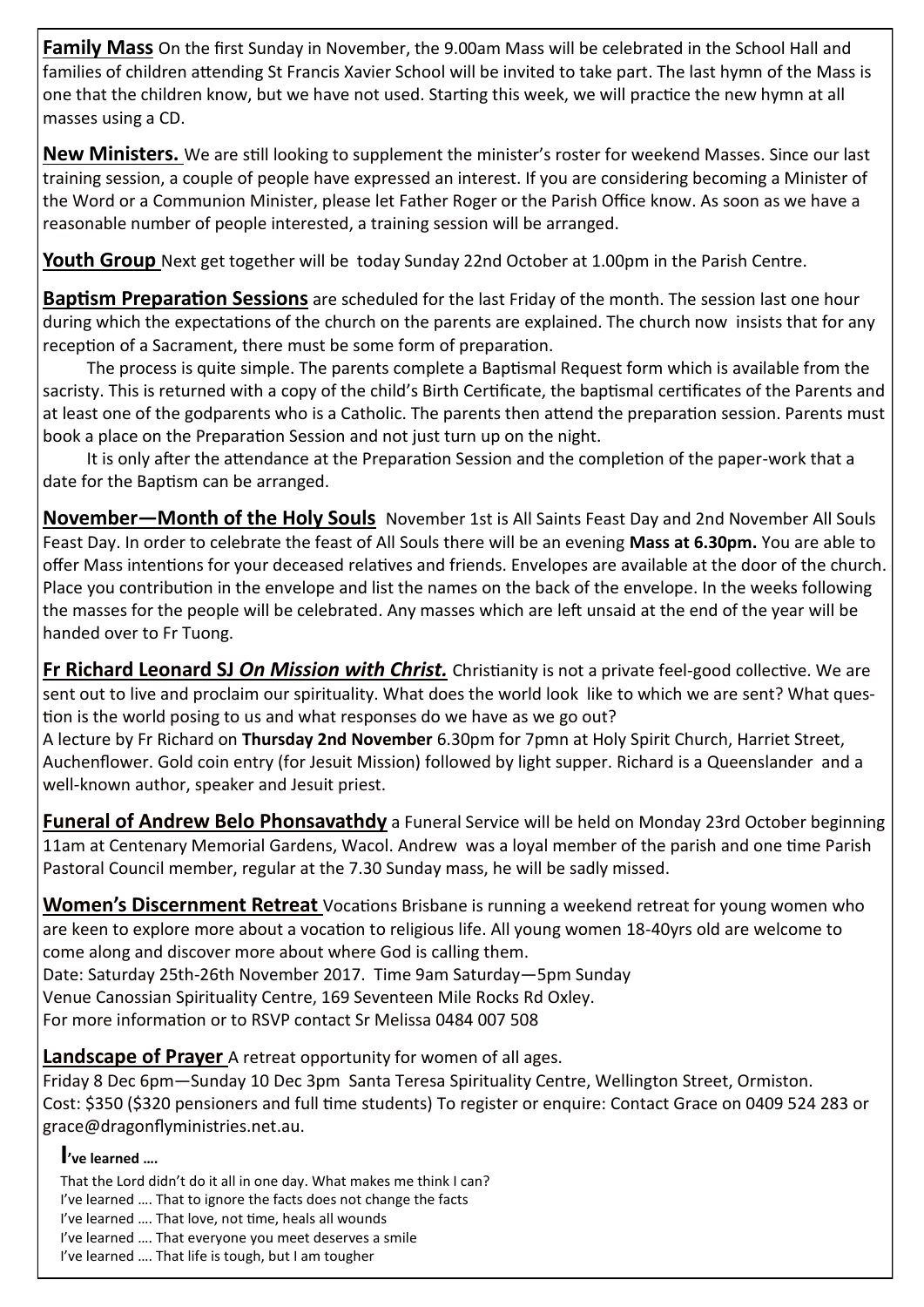## Spirituality for Life



speaking of gratitude, generosity, responsibility and increase



*Each one of you has received a special grace, so, like good stewards response -able for all these varied graces of God, put it out at the service of others." (1 Peter 4:10)* 

#### **October 15th 28th Sunday in Ordinary Time**

*"Render therefore to Caesar the things that are Caesar's and to God the things that are God's." - MATTHEW 22:21* Everything we are and everything we have belongs to God. We aren't "owners" of anything, we are merely "stewards" of the gifts God has given each of us. All God is asking is that we give back a portion of what He gave us. This is the essence of Stewardship. God should be our first priority in everything. All else comes second. Accessed from http://archstl.org/stewardship/page/ bulletin-inserts on 13th October,2017)

*The Sacred and the Secular (*continued*)*

in entertainment: and serve the truth in charity through the news media.

They are called to be images of God's unchanging love by their fidelity in marriage. They show the sacredness of life by maintaining the sacred dignity of procreation. They use their talents by developing the world's resources through science and technology. They are generous with their possessions, and wherever possible, seek to generate employment. They reflect the beauty of God by enriching the world through art and works of adornment.

The gospel image of salt, light and yeast apply in a particular was to the life of lay Christians in the midst of society. They are the salt which preserves what is good and adds the sharp taste of Christian challenge in society. They are the light which brings the teaching of Christian morality in the confused judgements of conscience. They are the leaven or yeast which gives the lift of hope to the depressing pessimism of the age.

'Give back to God what belongs to God.'

We must answer God in every area of life ... for where can we go from his spirit or where can we flee from his face?

In all things we must give back to God the world that belongs to God.

Silverster O'Flynn O.F.M. Cap—the Good News of Matthew's Year.

This reflection of Silvester O"Flynn was written some 28 years ago, but it describes what we are experiencing in the world today. The Second Vatican Council changed the vision of the Church from a hierarchical structure with the Pope at the top and the laity at the bottom, to the Church being 'the people of God centered on Jesus Christ.'

By the sacrament of Baptism we are made sharers in the mission of the Church and called by Christ to fulfill that mission. Whenever we cast a vote for a political decision, what we decide should be directed by our Christian belief.

The present marriage debate, many say is 'just about equality'. The Church has always stressed equality, but at the same time stressing that there are differences. As the Archbishop has repeatedly stated, not all love is the same, society dictates that people in certain circumstances are treated differently.

Our religious views based on the teaching of Jesus Christ, passed on by his disciples, results in a different view to those who belong to a secular society. Anarchy can easily stem fro a feeling that "I deserve what ever I want, and no one can have a different view to mine".

Thank God that he has made us unique and individual, but also that he has given us others to share our world with. If we are not concerned about the other person, then their rights may be abused by the demand of others for their rights.

The difficulty that we face as a church is in keeping the balance, respecting the views and choice of others and at the same time not watering down Christ's teaching so as to lose sight of the sacredness of life that we have been entrusted with.

'In all things we must give back to God the world that belongs to God.'